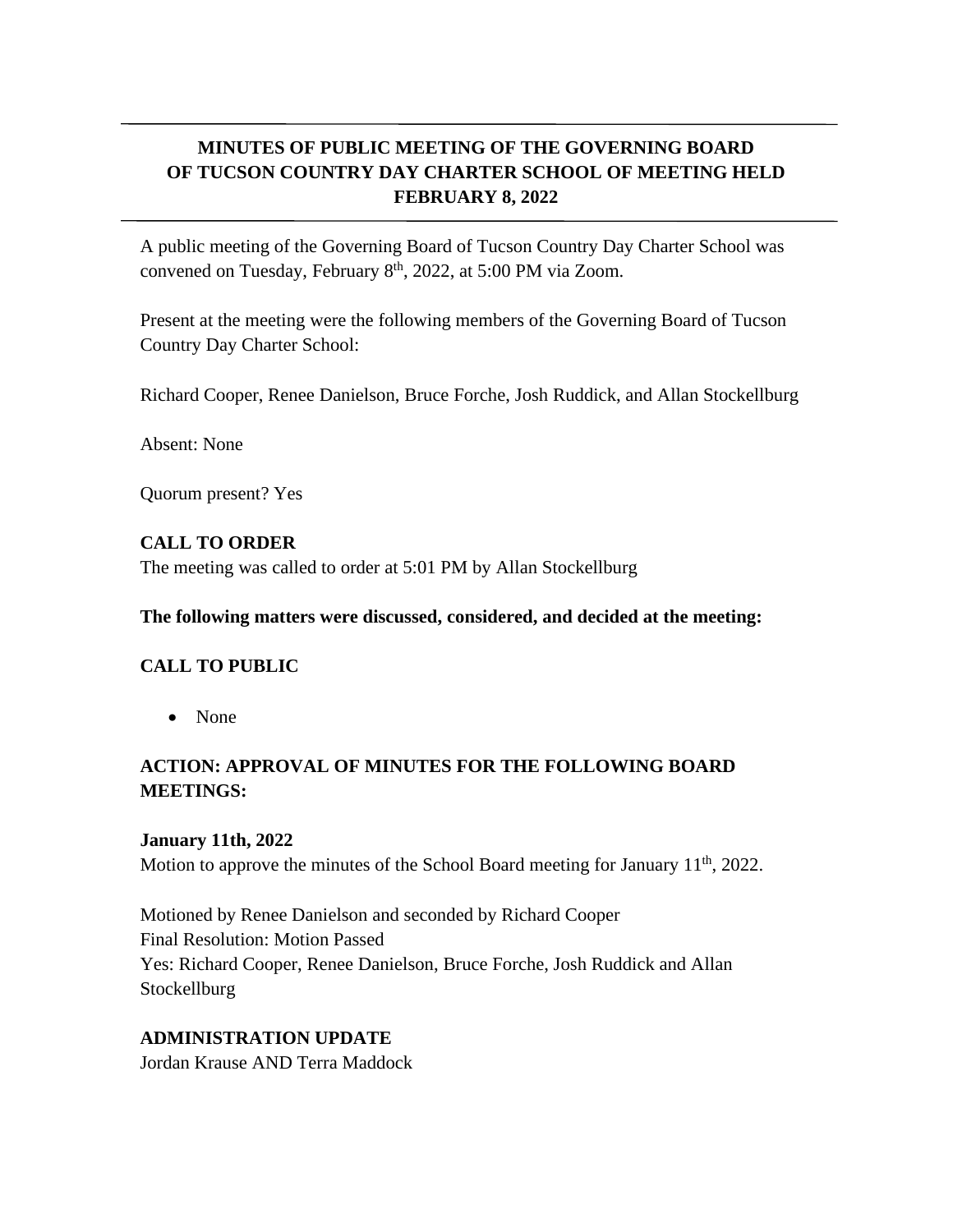- TCDS was vandalized on Saturday, January  $22<sup>nd</sup>$ . A case has been opened with the Tucson Police Department. The case is still under investigation. Local companies have donated a freezer, pots and plants and our Go Fund Me has raised \$11,465 for vehicle replacement.
- The TCDS Champion Bus Tax Credit initiative has raised approximately \$19,000 for a school bus. The plan is to add the tax credit monies and the donations received through the Go Fund Me together for a bus. Our goal is to own one bus and two 15-passenger vans.
- Mr. Krause presented the article "Teaching Must Get More Flexible" which can be found at the following link: https://www.edsurge.com/news/2022-01-10 teaching-must-get-more-flexible-before-it-fallsapart?utm\_medium=email&\_hsmi=202526523&\_hsenc=p2ANqtz- n3VhSfKxX66ImY4- J703ZwyEjDQqiXtC9SdRkNry16oY3GXnUJu8mpS\_JY3PYztvF\_9mN8yg49NL 54yC1NDuo8M0KJw&utm\_content=202526523&utm\_source=hs\_email&fbclid= IwAR0ClO1XikaKKm6LO3iaAwqezwROL\_PDzo620K9xRXBxuXuAV-4C9Cc2AFo
- Our open classroom concept with  $4<sup>th</sup>$  and  $5<sup>th</sup>$  grade has presented more flexible workspaces as we move away from a fixed environment.4<sup>th</sup> and 5<sup>th</sup> grade has piloted this open classroom concept this school year. Next year  $2<sup>nd</sup>$  and  $3<sup>rd</sup>$  grade will be prepped for this model. Kindergarten and  $1<sup>st</sup>$  grade will follow the year after that.
- Our new  $5<sup>th</sup>$  grade Mentor Teacher, Mr. Claudio Bravo, spoke to the development of the open classroom concept/collaborative teaching model:
	- o Mr. Bravo has been at TCDS for one month. In that time, he has discovered that this model is not perfect yet, but there is a lot of room for growth based on the structure and schedule. Speaking for the  $5<sup>th</sup>$  grade team, they are very excited about the progress and continued potential. Schedules and transitions will need to be refined.
	- $\circ$  If you walked into the open concept 5<sup>th</sup> grade classroom today, you would see students working in small groups or individually on anchor tasks. Teachers sitting with small groups facilitating lessons. Students choose where they learn best, this could be inside or outside.
	- $\circ$  Weekly meetings are occurring between the 4<sup>th</sup> and 5<sup>th</sup> grade teams to discuss what they should keep doing, stop doing and start doing.
- Mrs. Erika Johnson, one of our kindergarten teachers, presented an example of PBL in kindergarten.
	- o Students have been asked the driving question of "How does weather affect students and what they need to wear?"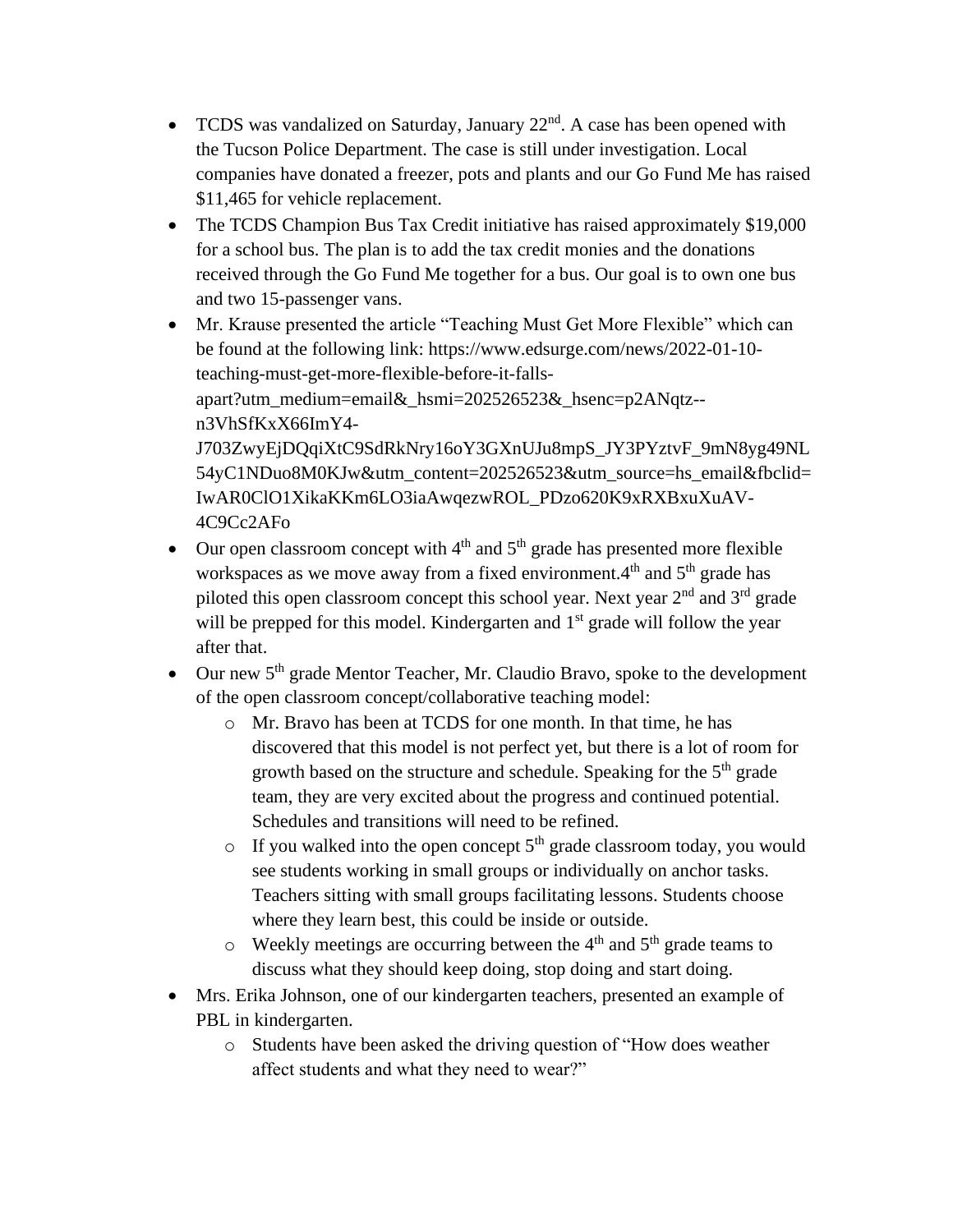- o Kinder students are not able to do traditional research on their own. Instead, research is done as a group.
- o Students should take away how the weather affects them through the year. They will be able to make a weather forecast and learn what reporters talk about and the information they give. They will learn how weather relates to the seasons, the basics of chart making, categorizing, how to describe different weather and different kinds of storms.
- Admin will be scheduling "Parent Information Nights" in March, April and May for current and prospective families that will outline the open classroom concept and collaborative teaching model for Kinder-5<sup>th</sup> grade and PBL for Kinder-8<sup>th</sup> grade.
- Arizona's Academic Standards Assessment (AASA) is the new name for state testing. All 3<sup>rd</sup>-8<sup>th</sup> grade students will be assessed in ELA and math standards in the month of April. A new oral reading fluency component is being piloted this year for 3<sup>rd</sup> grade only. Scores will not count this school year, next year they will be. There will also be a pilot writing test for all  $3<sup>rd</sup> - 8<sup>th</sup>$  grade students. This test will also not be counted this year. Our IT staff is working hard to prep all our technology. The plan is to use only school computers for testing instead of students using their personal devices. This will keep testing smooth and more controlled.
- Professional Development "Tuning Protocol" began last week and will continue each Wednesday. During the tuning protocol a grade level presents a 45-minute PBL unit to 10 staff members for their feedback.
- Throughout the spring, we will have some SEAL Team led PD sessions.
- Camp Adventure will be held this summer from June  $6<sup>th</sup>$ -July 15<sup>th</sup>. There will be a maximum capacity of 160 campers each week. Registration will begin mid-April for TCDS students, and a few weeks after that for non-TCDS students.

## **CHIEF FINANCIAL OFFICER UPDATE**

Lauren Mosgrove

- Our budget versus actual report was sent to each board member showing July1st, 2021 to January 31<sup>st</sup>, 2022. Lauren went over specific numbers with the board members.
- Our ESSER 2 application has been approved. Most of this money will be spent on technology.
- We were recently approved for an additional \$23,000 in COVID money for special education. This money will be used for iPads, a MacBook, an interactive display, crisis prevention training, supplies for sensory rooms and speech and occupational therapy.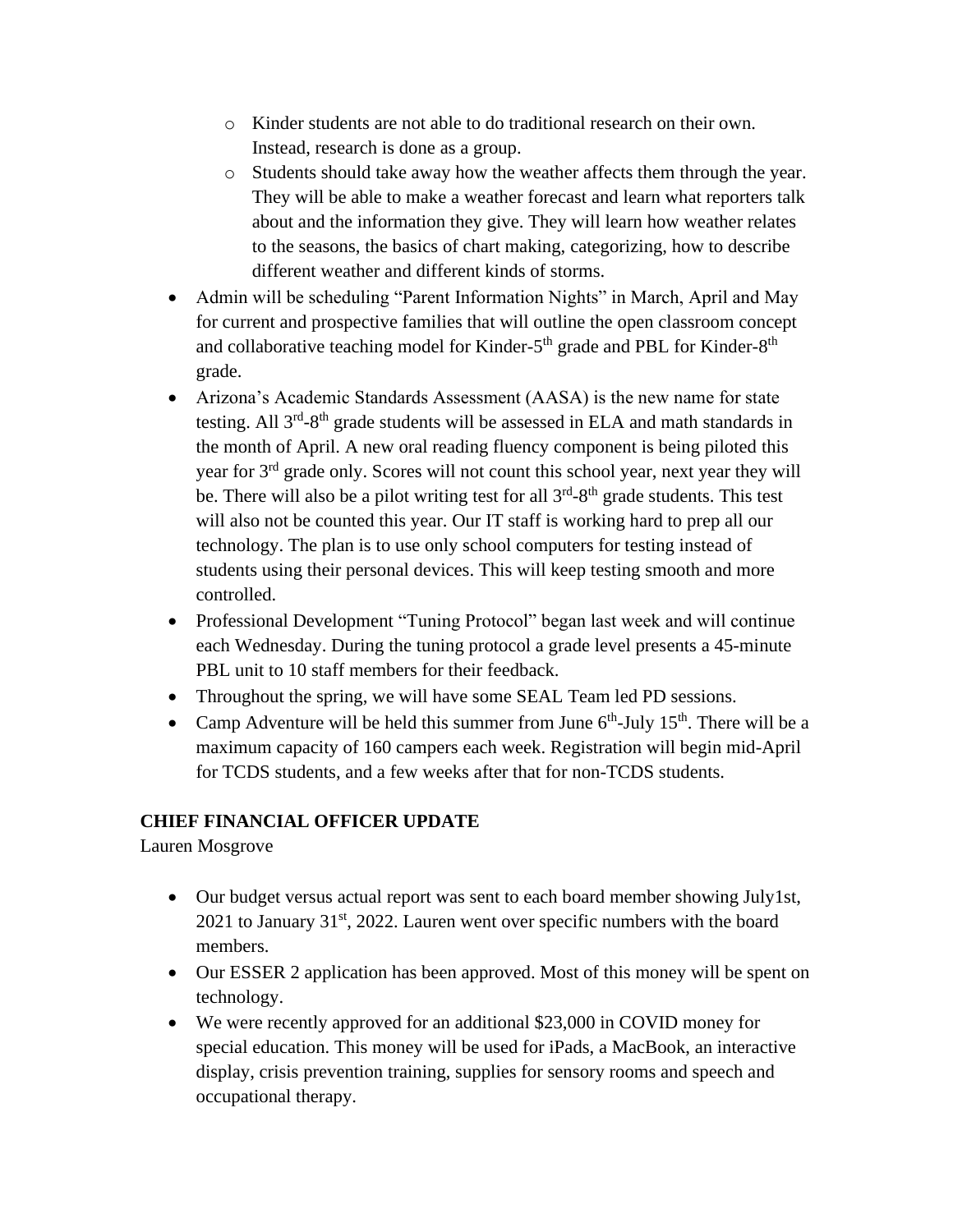- Our Lil Champs program has received \$20,000 from their awarded grant so far. Ms. Wanda has ordered a Tuff Shed to be installed on February 25<sup>th</sup>.
- Program net income from July  $1<sup>st</sup>$  are as follows:
	- o Champion Care-\$38,000
	- o Lil Champs Program-\$31,000
	- o Dress Down Days-\$14,500
	- o Student Store-\$9,800

# **DISCUSSION AND ACTION TO REVIEW AND APPROVE CHANGE TO PROGRAM 200 ACTUAL (TOTAL ALL DISABILITY CLASSIFICATIONS) ON PAGE 8 OF FISCAL YEAR 2020 AFR**

Lauren Mosgrove

- We are requesting changes to our AFR for the 2020 fiscal year. The changes are as follows:
	- o FY2020 AFR
	- o Page 8
	- o Special Education Programs by Type
	- o Lines 1 and 8
	- o The amount previously reported for Program 200 Actual in both lines was \$544,396. The corrected amount is \$435,594.
- At the recommendation of Exceptional Student Services, the figures for the year should only include M&O expenses and should match the amounts reported on Page 2 Line 28 Actual of the AFR. Including additional expenses affects IDEA maintenance of effort compliance.

Motion to approve the change to Program 200 actual on page 8 of fiscal year 2020 AFR.

Motioned by Renee Danielson and seconded by Richard Cooper Final Resolution: Motion Passed Yes: Richard Cooper, Renee Danielson, Bruce Forche, Josh Ruddick and Allan

Stockellburg

# **DISCUSSION AND ACTION TO REVIEW AND APPROVE CHANGE TO PROGRAM 200 ACTUAL (TOTAL ALL DISABILITY CLASSIFICATIONS) ON PAGE 8 OF FISCAL YEAR 2021 AFR**

Lauren Mosgrove

- We are requesting changes to our AFR for the 2021 fiscal year. The changes are as follows:
	- $o$  FY2021 AFR
	- o Page 8